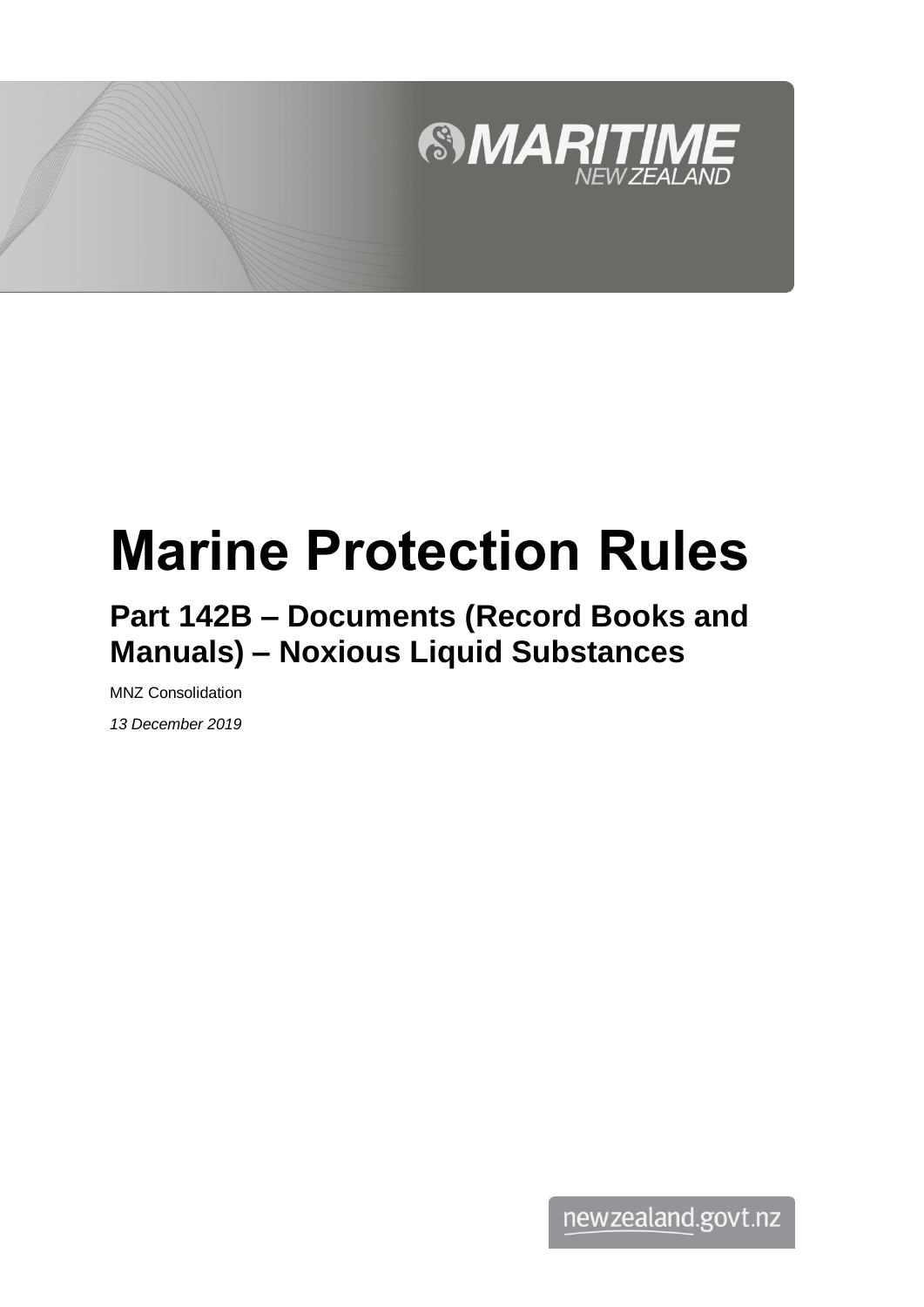ISBN 978-1-99-001607-3

Published by Maritime New Zealand, PO Box 25620, Wellington 6140, New Zealand

Maritime New Zealand Copyright 2019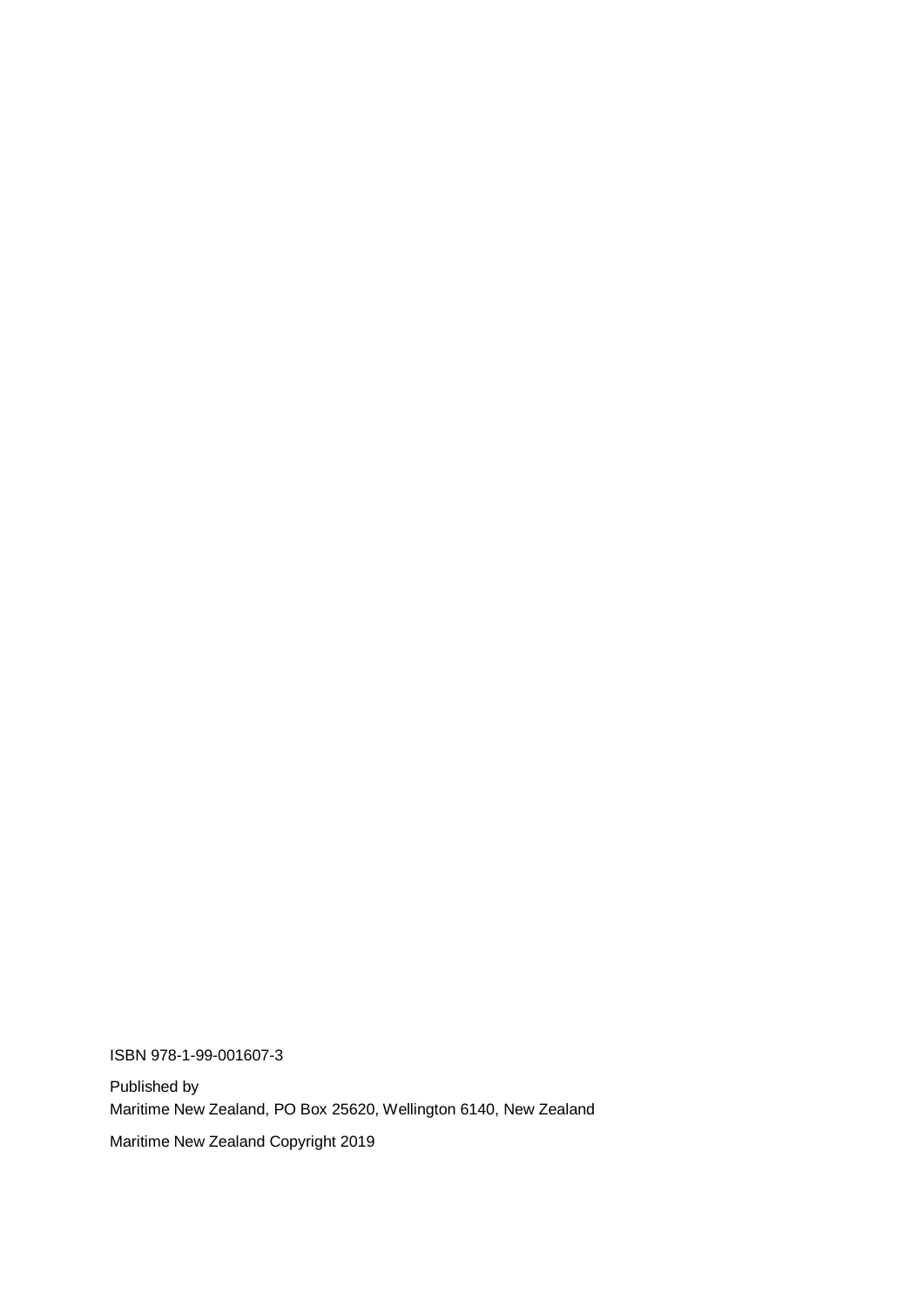# **Part objective**

The technical standards contained in the International Convention for the Prevention of Pollution from Ships 1973/78 (MARPOL), are being incorporated into New Zealand law by means of marine protection rules. These rules enable New Zealand to be a party to the Convention.

Specifically, Part 142B is concerned with the standardised recording of shipboard operations involving noxious liquid substances and their discharge, and the provision of shipboard manuals to guide crew involved in operations involving such substances.

Part 142B applies to all New Zealand ships, to warships and other ships of the New Zealand Defence Force, and to all foreign ships under New Zealand jurisdiction, that carry noxious liquid substances in bulk.

The basis for Part 142B is found in sections 386 and 388 of the Maritime Transport Act 1994.

Marine protection rules are disallowable instruments under the Legislation Act 2012. Under that Act, the rules are required to be tabled in the House of Representatives. The House of Representatives may, by resolution, disallow any rules. The Regulations Review Committee is the select committee responsible for considering rules under that Act.

#### **Disclaimer:**

This document is the current consolidated version of Marine Protection Rules Part 125 produced by Maritime New Zealand, and serves as a reference only. It has been compiled from the official rules that have been signed into law by the Minister of Transport. Copies of the official rule and amendments as signed by the Minister of Transport may be downloaded from the Maritime New Zealand website. [www.maritimenz.govt.nz](http://www.maritimenz.govt.nz/)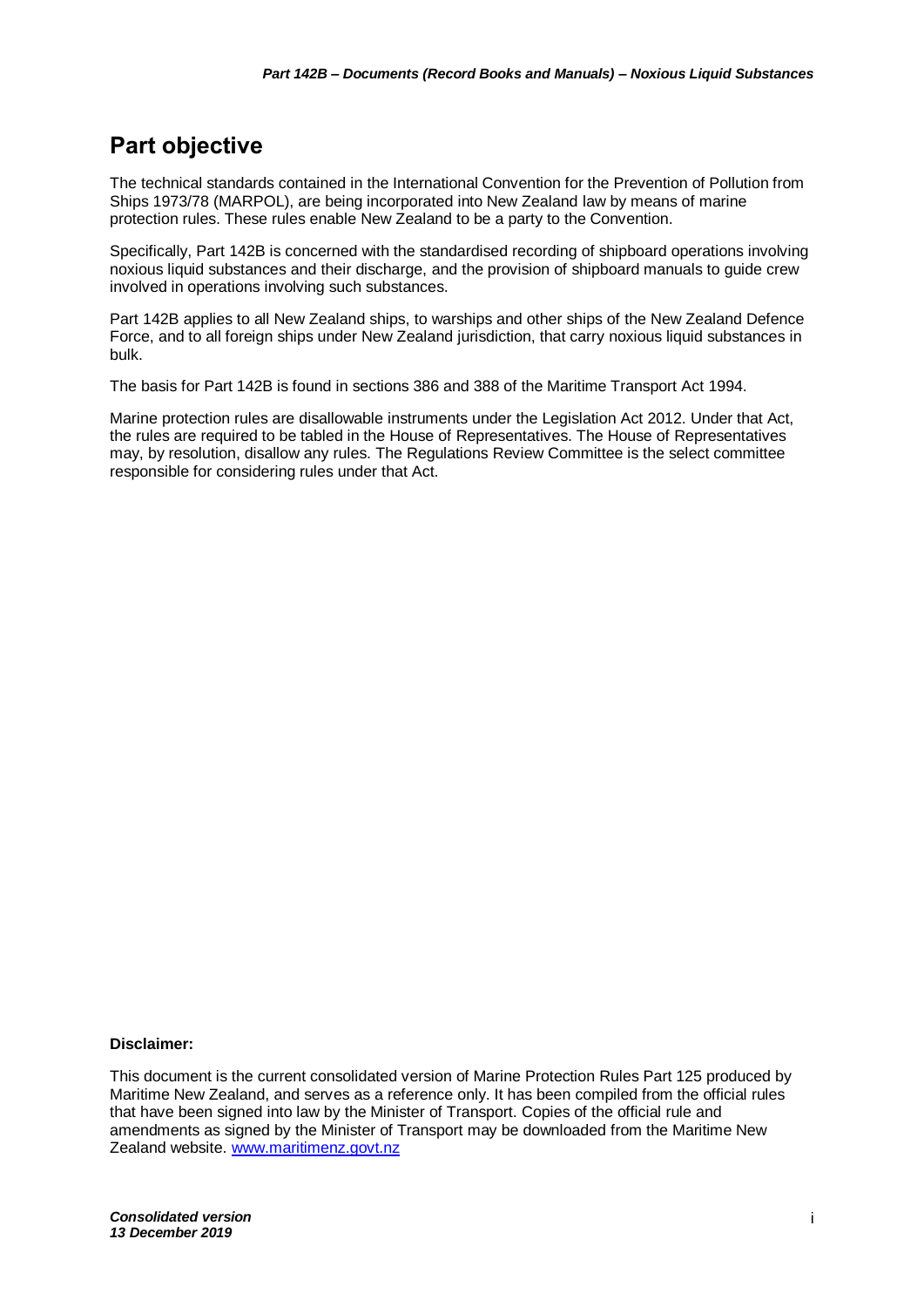# **History of Part 142B**

Part 142B first came into force on 20 August 1998 and now incorporates the following amendments:

| Amendment   | <b>Effective date</b> |
|-------------|-----------------------|
| Amendment 1 | 4 August 2008         |
| Amendment 2 | 1 April 2015          |
| Amendment 3 | 1 February 2018       |
| Amendment 4 | 13 December 2019      |

# **Summary of amendments**

| <b>Amendment 1</b><br>Marine Protection Amendment Rules - Marpol Annex 2                                 | $142B.8(5)(b)$ , Appendix - Form of<br>Cargo Record Book |
|----------------------------------------------------------------------------------------------------------|----------------------------------------------------------|
| <b>Amendment 2</b><br><b>Marine Protection Rules Various Amendments 2015</b>                             | Part Objective                                           |
| <b>Amendment 3</b><br>Marine Protection Rules Various Amendments [Changes<br>Related to Conventions 2017 | 142B.2, 142B.5                                           |
| <b>Amendment 4</b><br>Marine Protection Rules Various Amendments 2019                                    | Part Objective                                           |

All signed rules can be found on our website: <https://www.maritimenz.govt.nz/Rules/>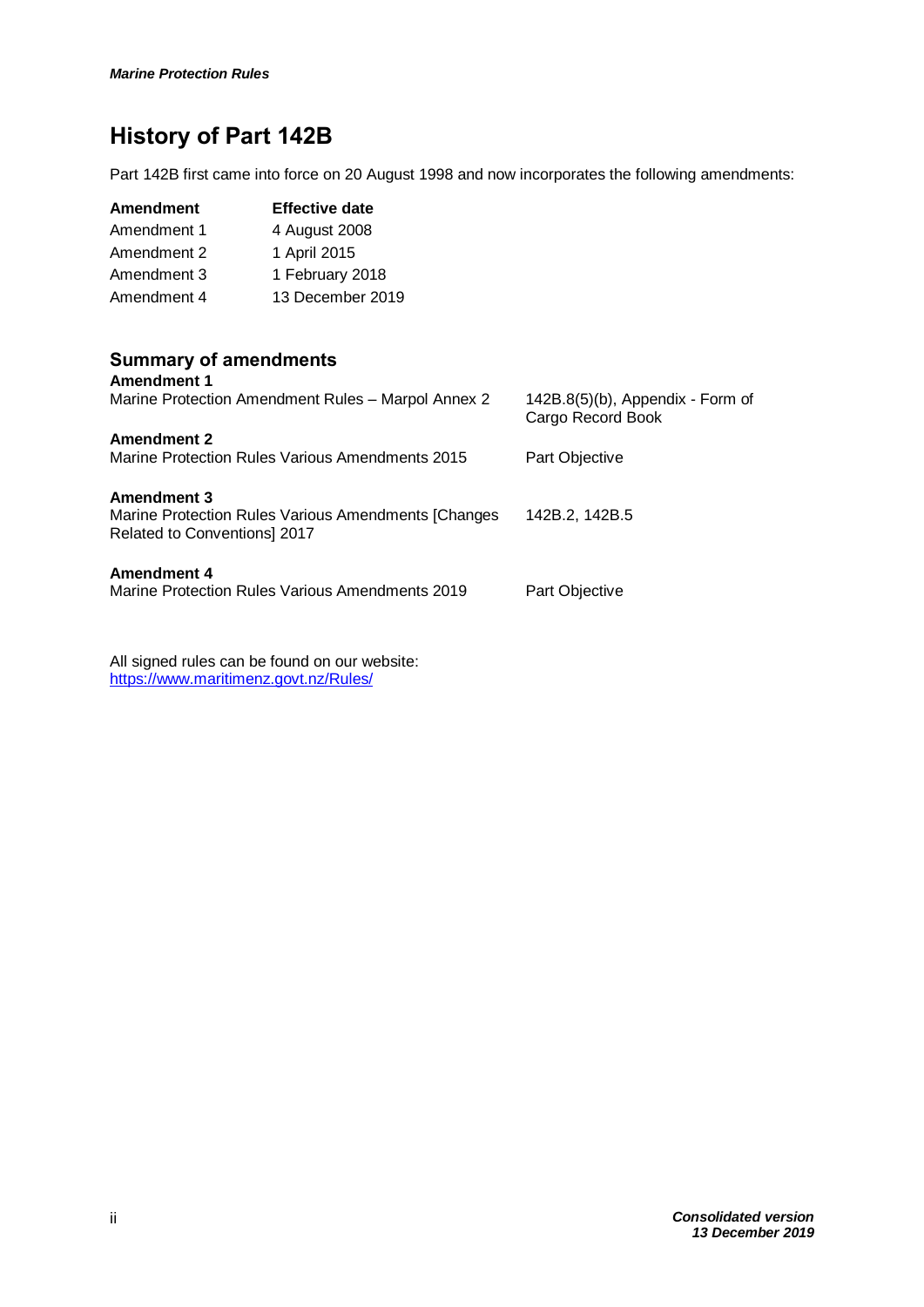# **Contents**

|                 | Part objective<br>jj.<br><b>Extent of consultation</b><br>iii<br>iv<br>Commencement        |                |  |  |  |  |
|-----------------|--------------------------------------------------------------------------------------------|----------------|--|--|--|--|
| General         |                                                                                            |                |  |  |  |  |
| 142B.1          | Entry into force                                                                           | 1              |  |  |  |  |
|                 | 142B.2 Definitions                                                                         | 1              |  |  |  |  |
|                 | Cargo Record Book - New Zealand ships                                                      |                |  |  |  |  |
|                 | 142B.3 Application and compliance dates                                                    | $\overline{2}$ |  |  |  |  |
|                 | 142B.4 Requirement to carry Cargo Record Book                                              | 3              |  |  |  |  |
|                 | 142B.5 Entries in Cargo Record Book                                                        | 3              |  |  |  |  |
|                 | Cargo Record Book - foreign ships                                                          |                |  |  |  |  |
|                 | 142B.6 Application                                                                         | 4              |  |  |  |  |
|                 | 142B.7 Requirement to carry Cargo Record Book                                              | 4              |  |  |  |  |
|                 | 142B.8 Entries in Cargo Record Book                                                        | 4              |  |  |  |  |
|                 | <b>Manuals - New Zealand ships</b>                                                         |                |  |  |  |  |
|                 | 142B.9 Application and compliance dates                                                    | 5              |  |  |  |  |
|                 | 142B.10 Procedures and arrangements manual                                                 | 5              |  |  |  |  |
|                 | Manuals - foreign ships                                                                    |                |  |  |  |  |
|                 | 142B.11 Procedures and arrangements manual                                                 | 6              |  |  |  |  |
| <b>Appendix</b> |                                                                                            |                |  |  |  |  |
| in bulk         | Form of Cargo Record Book - Cargo Record Book for ships carrying noxious liquid substances | $\overline{7}$ |  |  |  |  |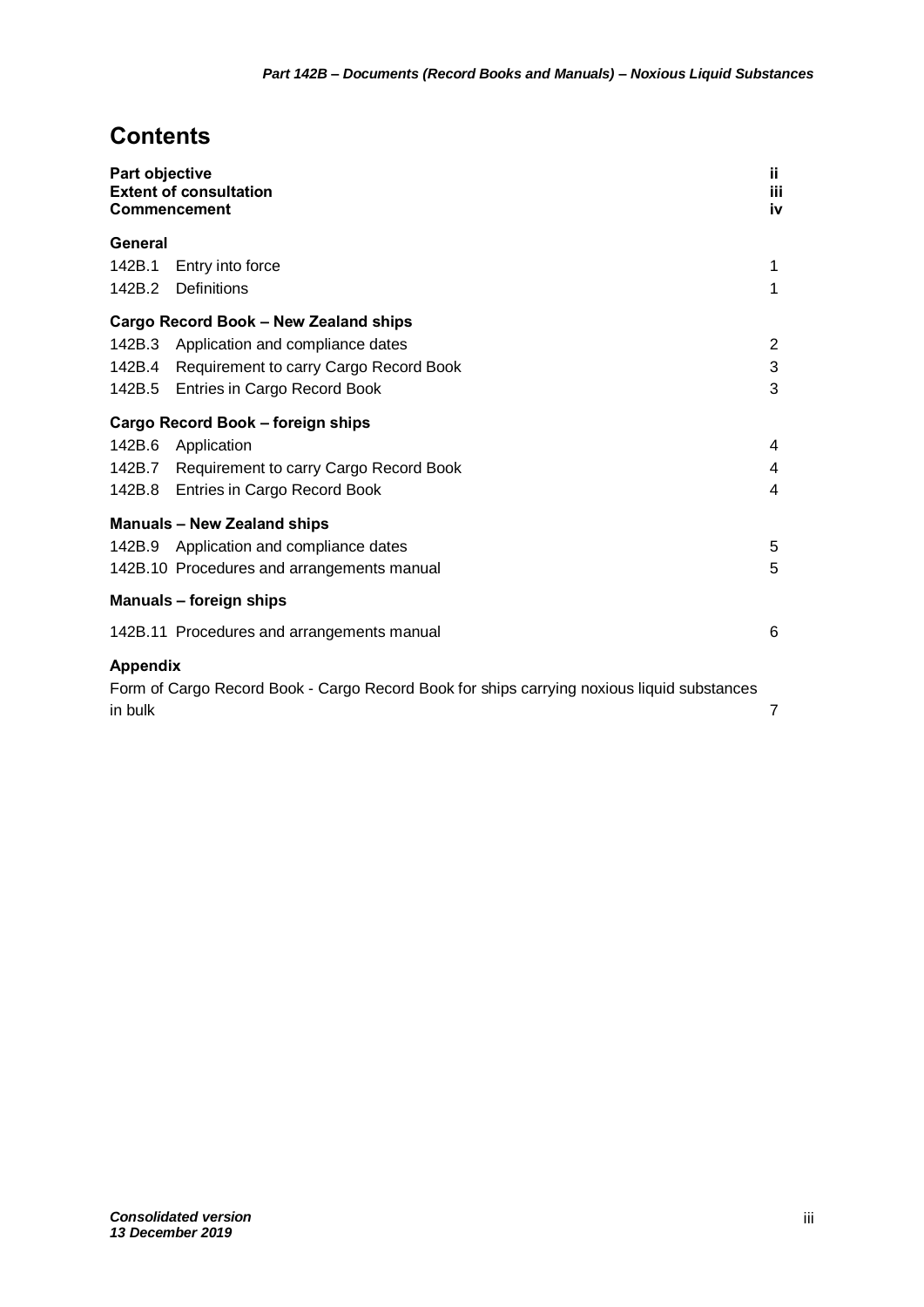#### **General**

#### **142B.1 Entry into force**

Part 142B shall come into force on the 28th day after the date of its notification in the Gazette.

#### **142B.2 Definitions**

In Part 142B –

**Act** means the Maritime Transport Act 1994:

**Administration** means the Government of the state under whose authority a ship is operating or the Government of the state whose flag the ship is entitled to fly:

**Antarctic area** means the sea area south of latitude 60ºS:

**Arctic waters** means those waters which are located north of a line from the latitude 58º00΄.0 N and longitude 042º00΄.0 W to latitude 64º37΄.0 N, longitude 035º27΄.0 W and thence by a rhumb line to latitude 67º03΄.9 N, longitude 026º33΄.4 W and thence by a rhumb line to the latitude 70º49΄.56 N and longitude 008º59΄.61 W (Sørkapp, Jan Mayen) and by the southern shore of Jan Mayen to 73º31'.6 N and 019º01'.0 E by the Island of Bjørnøya, and thence by a great circle line to the latitude 68º38΄.29 N and longitude 043º23΄.08 E (Cap Kanin Nos) and hence by the northern shore of the Asian Continent eastward to the Bering Strait and thence from the Bering Strait westward to latitude 60º N as far as Il'pyrskiy and following the 60th North parallel eastward as far as and including Etolin Strait and thence by the northern shore of the North American continent as far south as latitude 60º N and thence eastward along parallel of latitude 60º N, to longitude 056º37΄.1 W and thence to the latitude 58º00΄.0 N, longitude 042º00΄.0 W:

#### **Cargo Record Book** means –

- (a) for every New Zealand ship and every New Zealand Defence Force ship referred to in rule 142B.3(1), the Cargo Record Book required by rule 142B.4 and in the form shown in the Appendix to Part 142B; and
- (b) for every foreign ship referred to in rule 142B.6, the Cargo Record Book required by rule 142B.7 and in the form shown in the Appendix to Part 142B:

**Director** means the person who is for the time being the Director of Maritime Safety under section 439 of the Maritime Transport Act 1994:

**Foreign ship** means any ship that is not a New Zealand ship:

**MARPOL** means the International Convention for the Prevention of Pollution from Ships, 1973, as modified by the Protocol of 1978 relating thereto; and includes any subsequent protocol or amendment to, or revision of, that convention accepted or ratified by New Zealand:

**Master** means any person (except a pilot) having command or charge of any ship:

**New Zealand Defence Force** has the same meaning as the term "Defence Force" in section 2(1) of the Defence Act 1990:

#### **New Zealand jurisdiction** means –

- (a) the internal waters of New Zealand; and
- (b) the territorial sea of New Zealand; and
- (c) the exclusive economic zone of New Zealand; and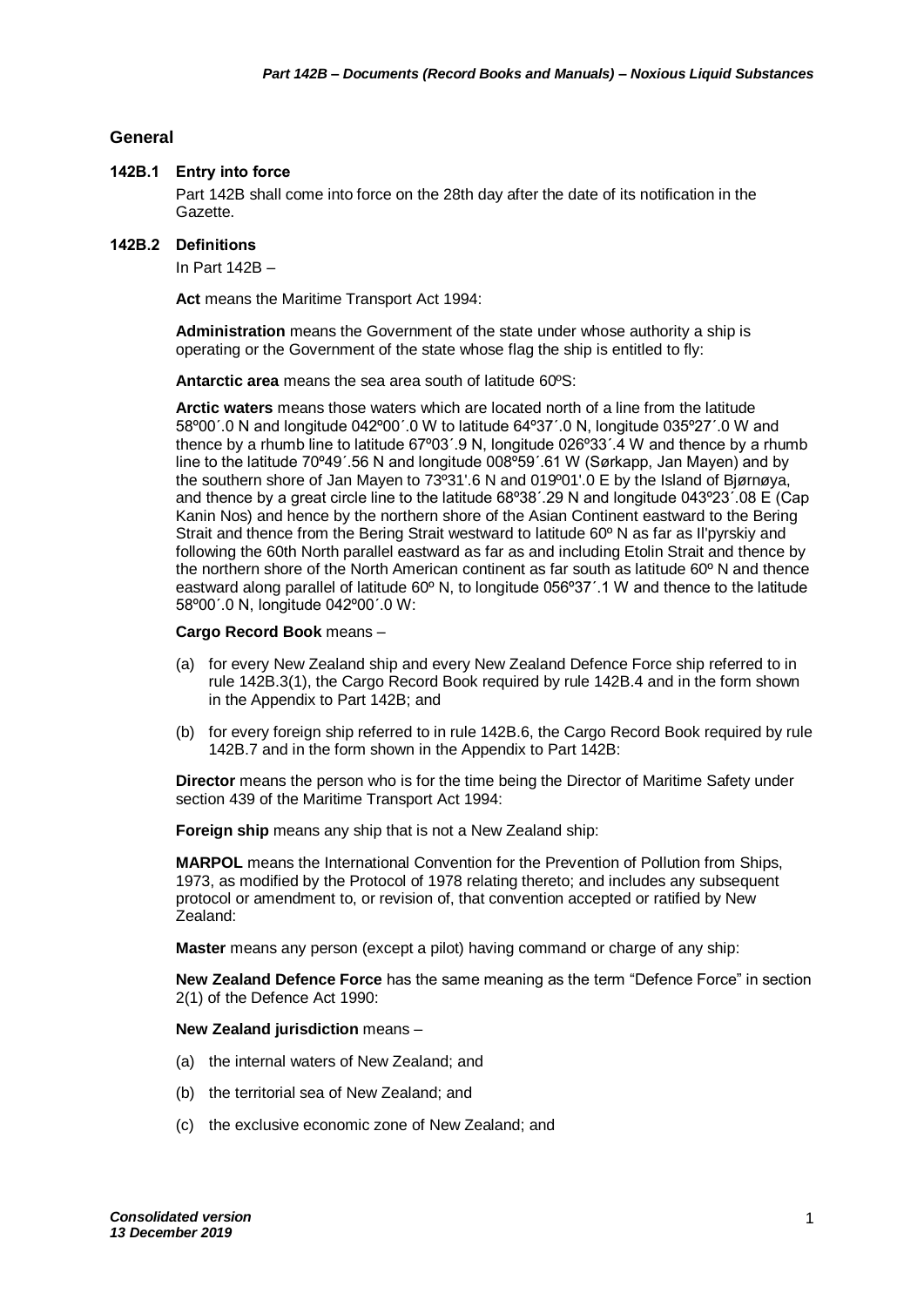(d) those waters under or about any ship or offshore installation constructed, erected, placed or used in, on, or above the continental shelf of New Zealand but beyond the outer limits of the exclusive economic zone of New Zealand in connection with the exploration of the continental shelf or the exploitation of its natural resources:

**New Zealand ship** means a ship that is registered under the Ship Registration Act 1992; and includes a ship that is not registered under that Act but is required or entitled to be registered under that Act:

**Offshore installation** or **installation** includes any artificial structure (including a floating structure other than a ship) used or intended to be used in or on, or anchored or attached to, the seabed for the purpose of the exploration for, or the exploitation or associated processing of, any mineral; but does not include a pipeline:

**Owner** in relation to any ship includes –

- (a) any person who is the legal or equitable owner, or both, of the ship; and
- (b) any person in possession of the ship; and includes any salvor in possession of the ship, and any servant or agent of any salvor in possession of the ship; and
- (c) any charterer, manager, or operator of the ship, or any other person (other than a pilot) responsible for the navigation or management of the ship:

**Part** means a group of rules made under the Maritime Transport Act 1994:

**Polar Code** means the environment-related provisions in the Introduction, and all of Part II-A, of the International Code for Ships Operating in Polar Waters adopted by the International Maritime Organization:

**polar waters** means any of the following:

- (a) Arctic waters:
- (b) the Antarctic area:

**Rules** includes maritime rules and marine protection rules:

**Ship carrying noxious liquid substances in bulk** means a ship carrying any noxious liquid substance as defined in rule 140.2 in its cargo spaces without any form of intermediate containment or packaging.

#### **Cargo Record Book – New Zealand ships**

#### **142B.3 Application and compliance dates**

- (1) Rules 142B.4 and 142B.5 apply to
	- (a) every New Zealand ship carrying noxious liquid substances in bulk;

(b) every New Zealand Defence Force ship, including warships, carrying noxious liquid substances in bulk.

- (2) (a) Subject to rule 142B.3(2)(b), compliance with rules 142B.4 and 142B.5 is not required until six months after the date on which Part 142B enters into force.
	- (b) In respect of any ship referred to in rule 142B.3(1) which does not make an international voyage, compliance with rules 142B.4 and 142B.5 is not required until twenty-four months after the date on which Part 142B enters into force.
- (3) Where a rule in Part 142B places an obligation on the master of any New Zealand ship, the same obligation will apply to the master of any warship or any other ship of the New Zealand Defence Force to which that rule applies.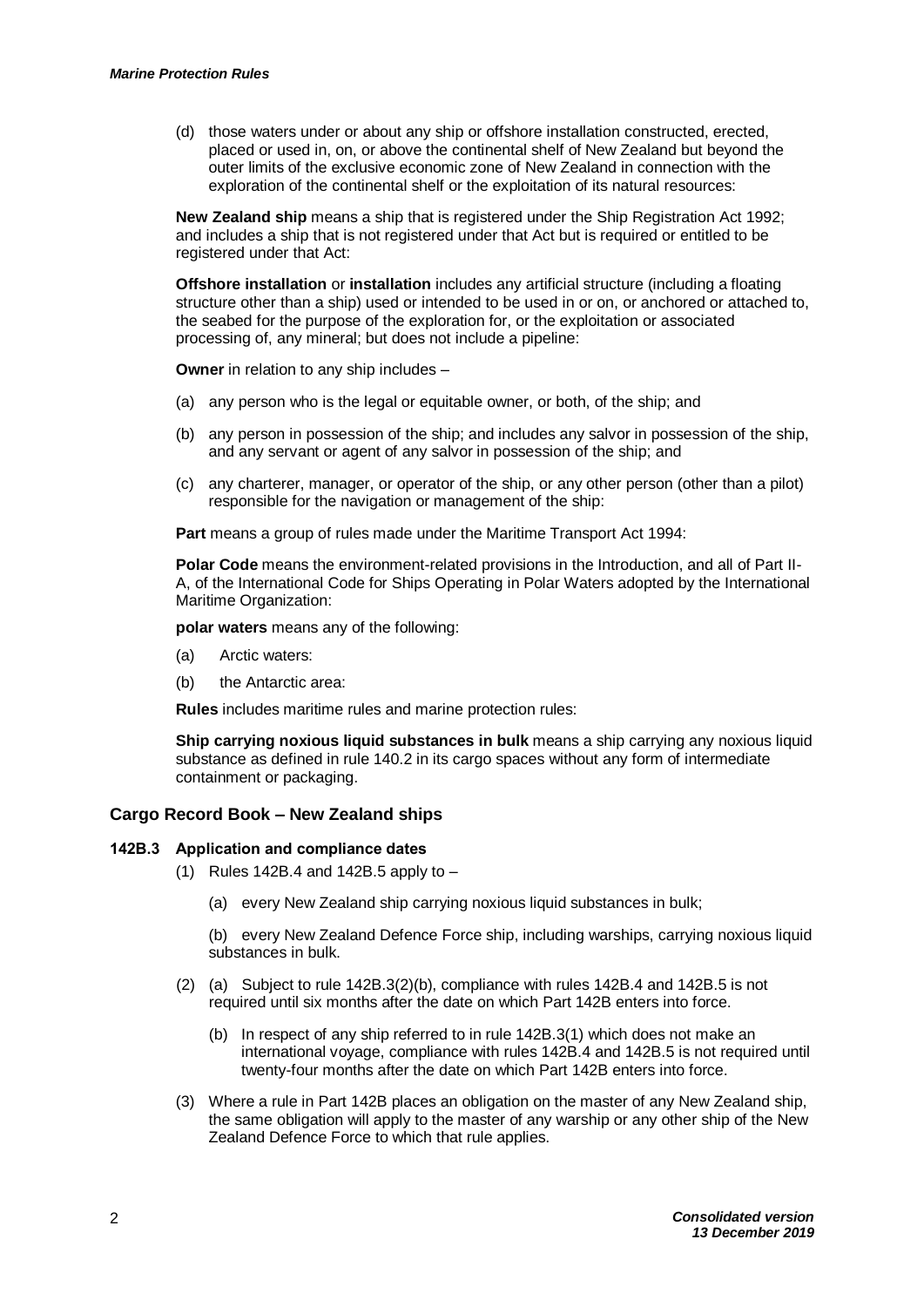#### **142B.4 Requirement to carry Cargo Record Book**

The owner and the master of any ship to which this rule applies must ensure that there is carried on board the ship a Cargo Record Book in the form shown in the Appendix.

#### **142B.5 Entries in Cargo Record Book**

- (1) The owner and the master of any ship to which this rule applies must ensure that the Cargo Record Book is completed in accordance with rule 142B.5(2), on a tank-to-tank basis if appropriate, whenever any of the following operations take place in the ship –
	- (a) loading of cargo:
	- (b) internal transfer of cargo:
	- (c) unloading of cargo:
	- (d) cleaning of cargo tanks:
	- (e) ballasting of cargo tanks:
	- (f) discharge of ballast from cargo tanks:
	- (g) disposal of residues to reception facilities:
	- (h) discharge into the sea or removal by ventilation of residues in accordance with Part 140.
- (2) For each operation described in rule 142B.5(1)
	- (a) a full record must be entered in the Cargo Record Book without delay; and
	- (b) the completed entry in the Cargo Record Book must be signed by the officer(s) in charge of the operation; and
	- (c) if the ship is in polar waters, that operation in polar waters must be taken into account in accordance with paragraph 2.1.2 of Chapter 2 of the Polar Code.
- (3) The master of any ship to which this rule applies must sign each page of the ship's Cargo Record Book once that page is complete.
- (4) The owner and the master of any ship to which this rule applies must ensure that a statement is made in the Cargo Record Book of the circumstances of, and the reasons for  $\Box$ 
	- (a) any discharge into the sea of a noxious liquid substance for the purpose of securing the safety of a ship or saving life at sea; and
	- (b) any escape into the sea of a noxious liquid substance resulting from damage to the ship or its equipment or resulting from any accidental or other exceptional occurrence; and
	- (c) any discharge into the sea of a noxious liquid substance being used for the purpose of combating specific pollution incidents; and
	- (d) any other accidental or exceptional discharge.
- (5) The owner and the master of any ship to which this rule applies must ensure that the Cargo Record Book is –
	- (a) available for inspection by the Director and by authorised persons acting on behalf of a state party to MARPOL at all reasonable times; and
	- (b) kept on board the ship, except in the case of unmanned ships under tow.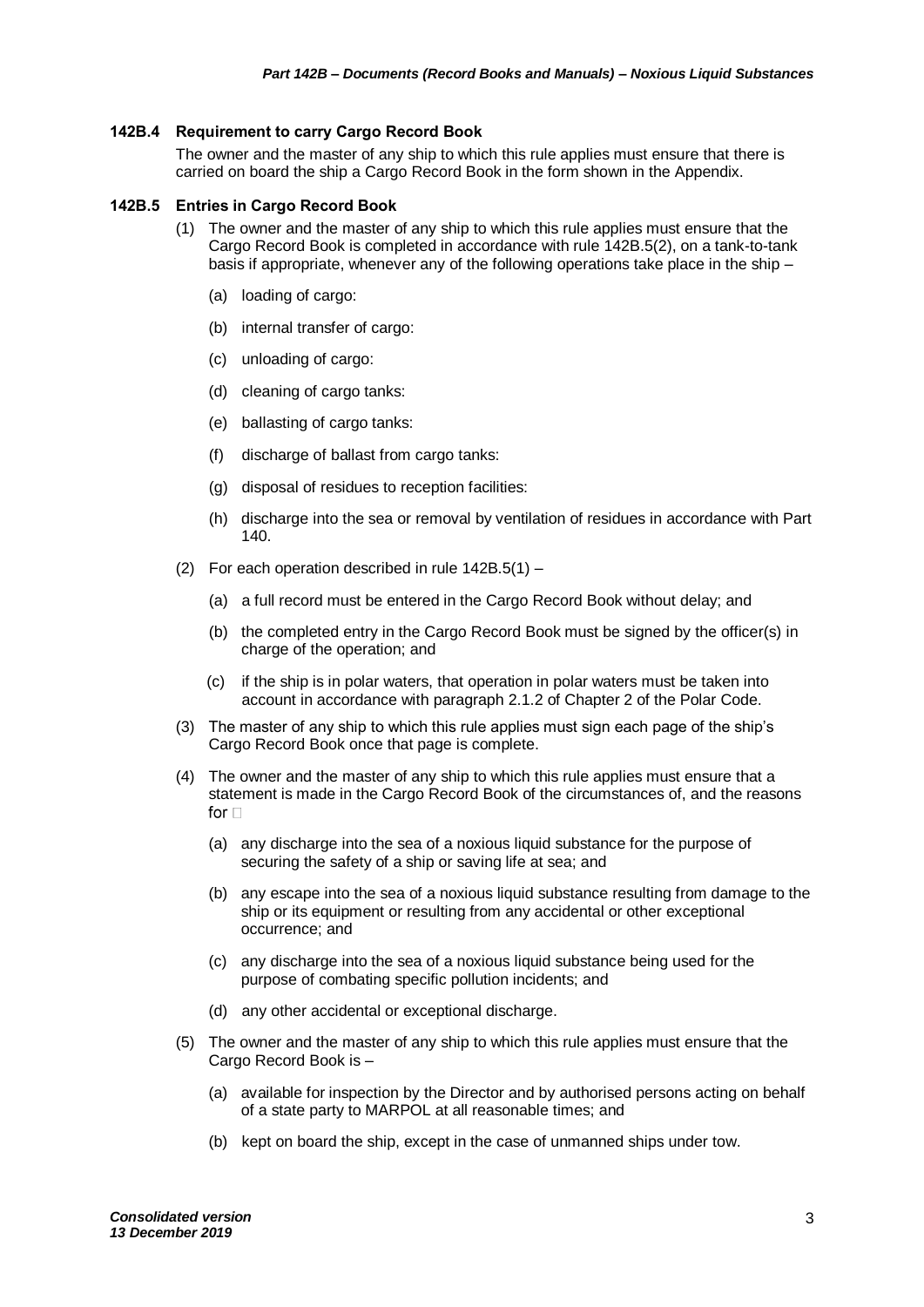- (6) Where the Director or an authorised person acting on behalf of a state party to MARPOL makes a copy of any entry in the Cargo Record Book of any ship to which this rule applies, the master of that ship must, when requested to do so, certify that the copy is a true copy of such entry where this is the case.
- (7) The Cargo Record Book required by rule 142B.4 must be preserved by the owner of the ship for three years after the last entry has been made.

#### **Cargo Record Book – foreign ships**

#### **142B.6 Application**

Rules 142B.7 and 142B.8 apply to every foreign ship carrying noxious liquid substances in bulk that is within New Zealand jurisdiction.

#### **142B.7 Requirement to carry Cargo Record Book**

The owner and the master of any ship to which this rule applies must ensure that there is carried on board the ship a Cargo Record Book in the form shown in the Appendix.

#### **142B.8 Entries in Cargo Record Book**

- (1) The owner and the master of any ship to which this rule applies must ensure that the Cargo Record Book is completed in accordance with rule 142B.8(2), on a tank-to-tank basis if appropriate, whenever any of the following operations take place in the ship –
	- (a) loading of cargo:
	- (b) internal transfer of cargo:
	- (c) unloading of cargo:
	- (d) cleaning of cargo tanks:
	- (e) ballasting of cargo tanks:
	- (f) discharge of ballast from cargo tanks:
	- (g) disposal of residues to reception facilities:
	- (h) discharge into the sea or removal by ventilation of residues in accordance with Part 140.
- (2) For each operation described in rule 142B.8(1)
	- (a) a full record must be entered in the Cargo Record Book without delay; and
	- (b) the completed entry in the Cargo Record Book must be signed by the officer(s) in charge of the operation.
- (3) The master of any ship to which this rule applies must sign each page of the ship's Cargo Record Book once that page is complete.
- (4) The owner and the master of any ship to which this rule applies must ensure that a statement is made in the Cargo Record Book of the circumstances of, and the reasons for –
	- (a) any discharge into the sea of a noxious liquid substance for the purpose of securing the safety of a ship or saving life at sea; and
	- (b) any escape into the sea of a noxious liquid substance resulting from damage to the ship or its equipment or resulting from any accidental or other exceptional occurrence; and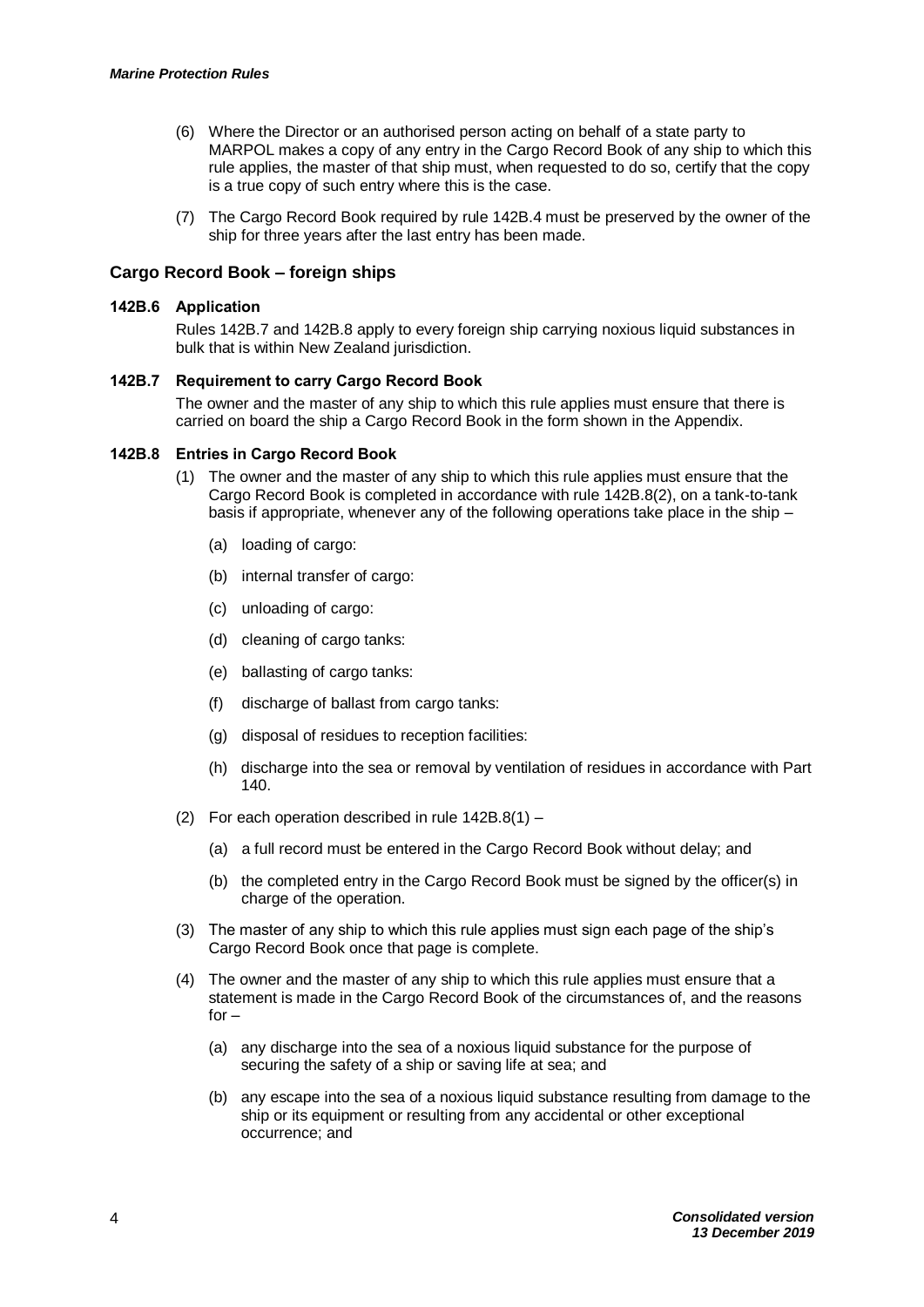- (c) any discharge into the sea of a noxious liquid substance being used for the purpose of combating specific pollution incidents; and
- (d) any other accidental or exceptional discharge.
- (5) If any ship to which this rule applies is engaged in international trade, the owner and the master of that ship must ensure that the entries in the Cargo Record Book are –
	- (a) in the national language of the state the ship is registered in; and
	- (b) in English, French or Spanish.
- (6) If any ship to which this rule applies is engaged in trade that is other than international trade, the owner and the master of that ship must ensure that the entries in the Cargo Record Book are –
	- (a) in the national language of the state the ship is registered in; and
	- (b) in English.
- (7) The owner and the master of any ship to which this rule applies must ensure that the Cargo Record Book is –
	- (a) available for inspection by the Director at all reasonable times; and
	- (b) kept on board the ship, except in the case of unmanned ships under tow.

#### **Manuals – New Zealand ships**

#### **142B.9 Application and compliance dates**

- (1) Rule 142B.10 applies to  $-$ 
	- (a) every New Zealand ship carrying noxious liquid substances in bulk;
	- (b) every New Zealand Defence Force ship, including warships, carrying noxious liquid substances in bulk.
- (2) (a) Subject to rule 142B.9(2)(b), compliance with rule 142B.10 is not required until six months after the date on which Part 142B enters into force.
	- (b) In respect of any ship referred to in rule 142B.9(1) which does not make an international voyage compliance with rule 142B.10 is not required until twenty four months after the date on which Part 142B enters into force.

#### **142B.10 Procedures and Arrangements Manual**

- (1) The owner and the master of any ship to which this rule applies must ensure that there is a Procedures and Arrangements Manual for the ship that –
	- (a) complies with the standards for the procedures and arrangements for the discharge of noxious liquid substances developed by the International Maritime Organization, as amended by that organization from time to time; and
	- (b) is approved in accordance rule 142B.10(2); and
	- (c) is carried on board the ship at all times.
- (2) The owner of a ship to which this rule applies must make application to the Director for approval of the ship's Procedures and Arrangements Manual.
- (3) Subject to rule 142B.10(4), the Director must give approval in writing to a ship's Procedures and Arrangements Manual which –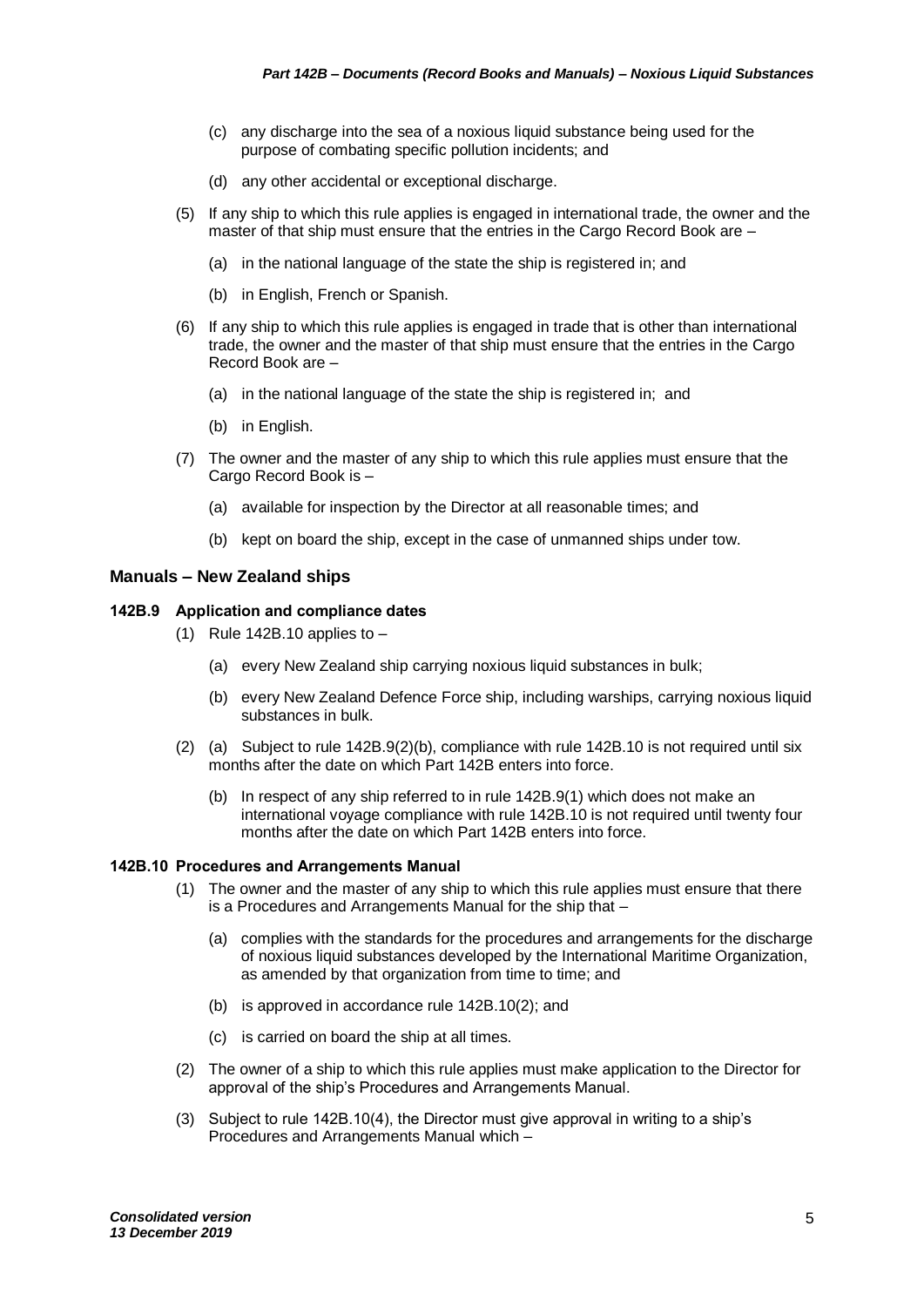- (a) is, in the Director's opinion, appropriate for that ship; and
- (b) complies with the standards for the procedures and arrangements for the discharge of noxious liquid substances developed by the International Maritime Organization, as amended by that organization from time to time.
- (4) The Director may require the owner of a ship to which this rule applies to include or omit from the Procedures and Arrangements Manual submitted for approval such information as the Director may reasonably specify.
- (5) The Procedures and Arrangements Manual must be revised and resubmitted to the Director by the owner of the ship for a new approval whenever alterations to the ship affect any of the procedures and arrangements covered by that Manual.
- (6) Whenever a Procedures and Arrangements Manual is resubmitted to the Director by rule 142B.10(5), the provisions of rules 142B.10(2) to 142B.10(4) inclusive shall apply.
- (7) The issue of a new Procedures and Arrangements Manual approval by the Director automatically replaces the ship's former Procedures and Arrangements Manual approval(s).

#### **Manuals – foreign ships**

#### **142B.11 Procedures and arrangements manual**

The owner and the master of any foreign ship carrying noxious liquid substances in bulk that is within New Zealand jurisdiction must ensure that –

- (a) if the ship is registered in a state party to MARPOL, there is carried on board the ship a Procedures and Arrangements Manual for the ship approved by the administration of the state the ship is registered in; or
- (b)if the ship is registered in a state which is not party to MARPOL, there is carried on board the ship a manual for the ship which complies with the standards for the procedures and arrangements for the discharge of noxious liquid substances developed by the International Maritime Organization, as amended by that organization from time to time.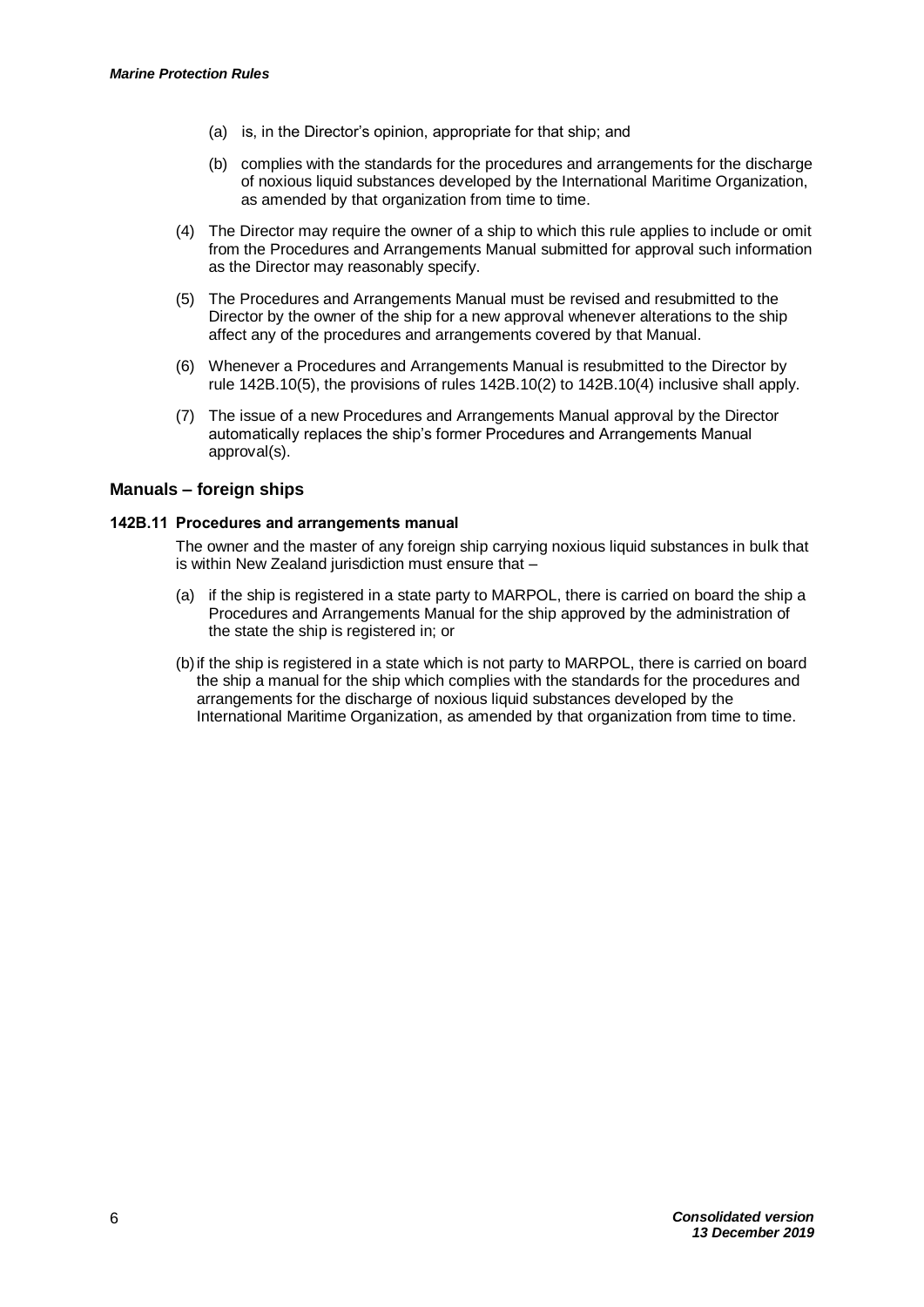# **Appendix**

# **FORM OF CARGO RECORD BOOK**

# **CARGO RECORD BOOK FOR SHIPS CARRYING NOXIOUS LIQUID SUBSTANCES IN BULK**

Name of ship:

Distinctive number or letters:

IMO Number:

Gross tonnage:

Period from: to: to: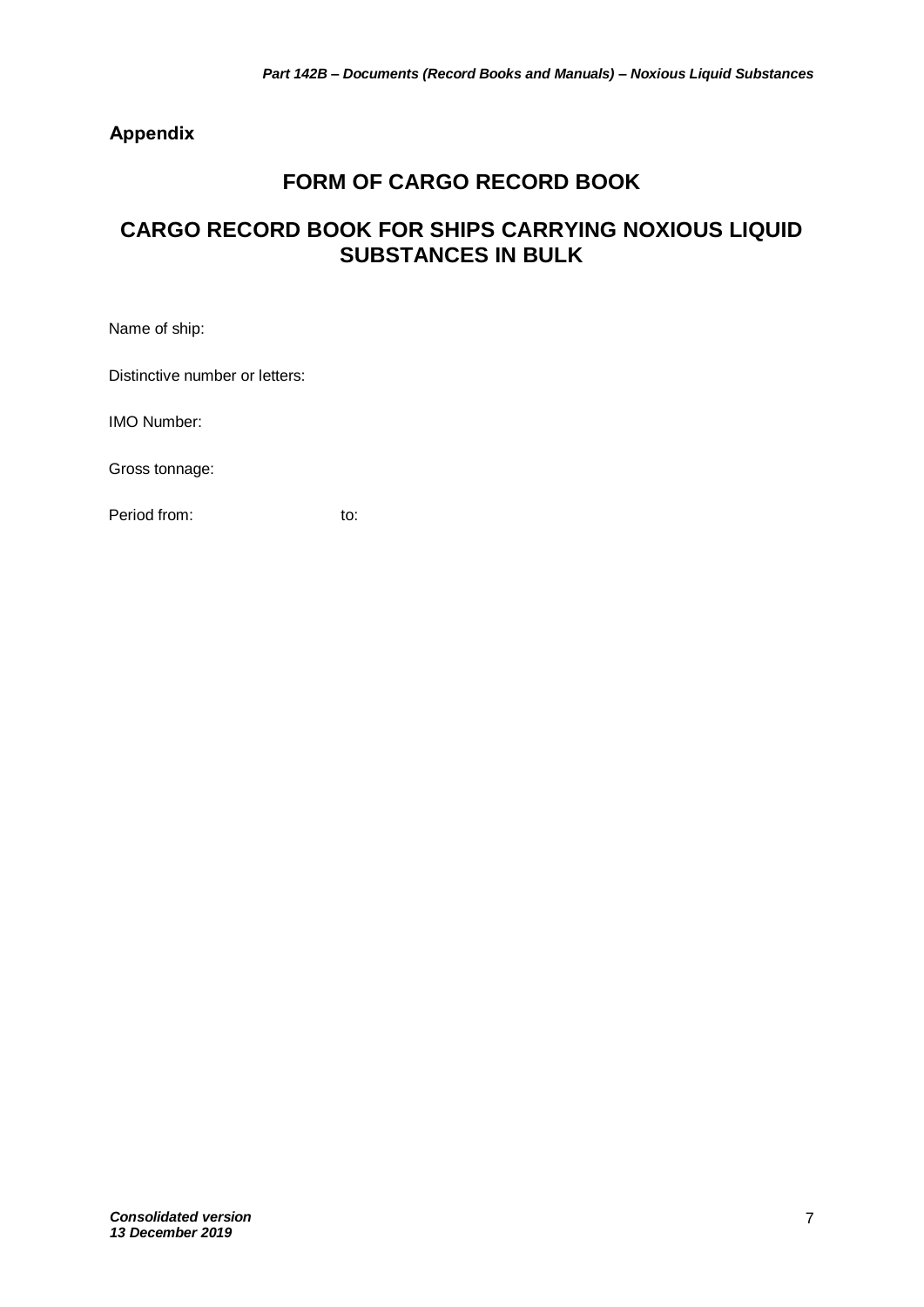Name of ship.............................................................................

Distinctive number or letters........................................................

# **PLAN VIEW OF CARGO AND SLOP TANKS (to be completed on board)**



| Identification of the<br>tanks | Capacity |
|--------------------------------|----------|
|                                |          |
|                                |          |
|                                |          |
|                                |          |
|                                |          |
|                                |          |
|                                |          |
|                                |          |
|                                |          |
|                                |          |
|                                |          |
|                                |          |

(Give the capacity of each tank in cubic metres.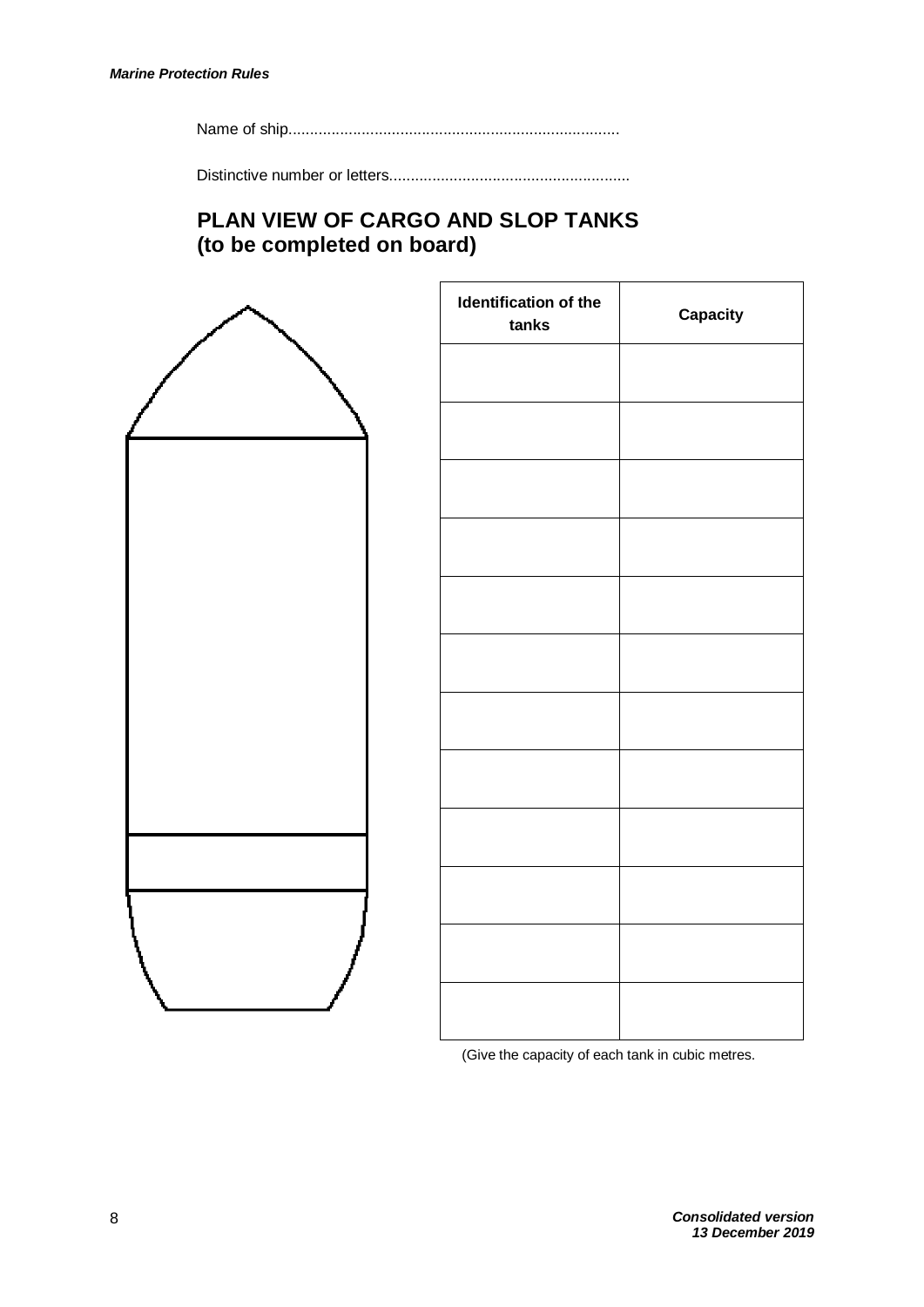## **Introduction**

The following pages show a comprehensive list of items of cargo and ballast operations which are, when appropriate, to be recorded in the Cargo Record Book on a tank-by-tank basis in accordance with regulation 15.2 of Annex II of the International Convention for the Prevention of Pollution from Ships, 1973, as modified by the Protocol of 1978 relating thereto, as amended. The items have been grouped into operational sections, each of which is denoted by a letter code.

When making entries in the Cargo Record Book, the date, operational code and item number shall be inserted in the appropriate columns and the required particulars shall be recorded chronologically in the blank spaces.

Each completed operation shall be signed for and dated by the officer or officers in charge and, if applicable, by a surveyor authorised by the competent authority of the State in which the ship is unloading. Each completed page shall be countersigned by the master of the ship.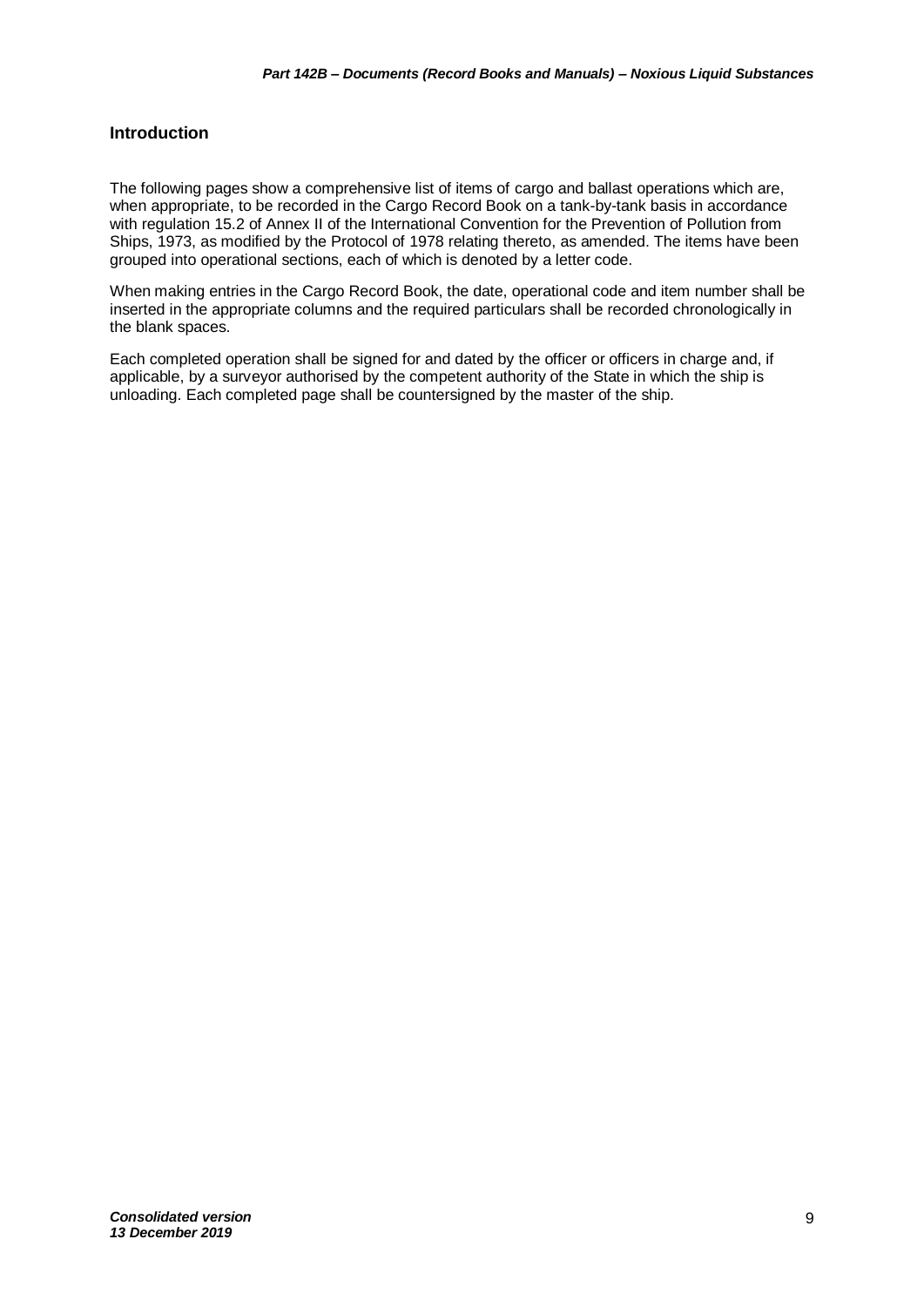# **LIST OF ITEMS TO BE RECORDED**

### **(A) Loading of cargo**

- 1. Place of loading.
- 2. Identify tank(s), name of substances(s) and category(ies).

## **(B) Internal transfer of cargo**

- 3. Name and category of cargo(es) transferred. Identity of tanks:
	- 1 from:

2 to:

- 5. Was (were) the tank(s) in 4.1 emptied?
- 6. If not, state quantity remaining in tank(s).

## **(C) Unloading of cargo**

- 7. Place of unloading.
- 8. Identity of tank(s) unloaded.
- 9. Was (were) the tank(s) emptied?
	- 1 If yes, confirm the procedure for emptying and stripping has been performed in accordance with the ship's Procedures and Arrangements Manual (i.e. list, trim, stripping temperature).
	- 2 If not, quantity remaining in tanks(s).
- 10. Does the ship's Procedures and Arrangements Manual require a prewash with subsequent disposal to reception facilities?
- 11. Failure of pumping and/or stripping system:
	- 1 time and nature of failure;
	- 2 reasons for failure;
	- 3 time when system has been made operational.

#### **(D) Mandatory prewash in accordance with the ship's Procedures and Arrangements Manual**

- 12. Identify tank(s), substance(s) and category(ies).
- 13. Washing method:
	- 1 number of washing machines per tank;
	- 2 duration of wash/washing cycles;
	- 3 hot/cold wash.
- 14. Prewash slops transferred to:
	- 1 reception facility in unloading port (identify port)<sup>1</sup>;
	- 2 reception facility otherwise (identify port).
- **(E) Cleaning of cargo tanks except mandatory prewash (other prewash operations, final wash, ventilation etc.)**
- 15. State time, identify tank(s), substance(s) and category(ies) and state:

 1 Ship's masters should obtain from the operator of the reception facilities, which include barges and tank trucks, a receipt or certificate specifying the quantity of tank washings transferred, together with the time and date of the transfer, The receipt or certificate should be kept together with the Cargo Record Book.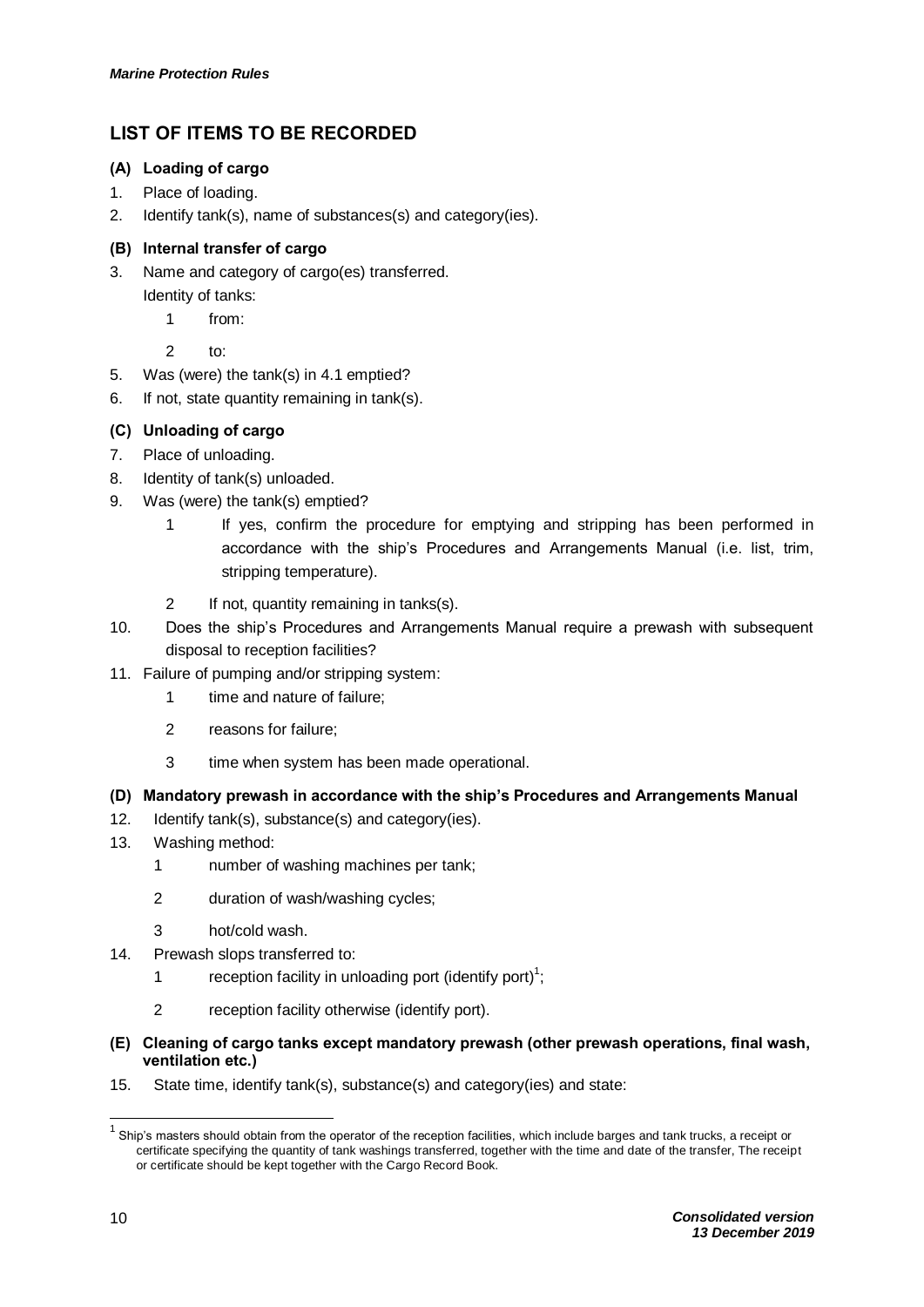- 1 washing procedure used;
- 2 cleaning agent(s) (identify agent(s) and quantities);
- 3 ventilation procedure used (state number of fans used, duration of ventilation).
- 16. Tank washings transferred:
	- 1 into the sea;
	- 2 to reception facility (identify port);
	- 3 to slops collecting tank (identify tank).

# **(F) Discharge into the sea of tank washings**

- 17. Identify tank(s):
	- 1 Were tank washings discharged during cleaning of tank(s)? If so at what rate?
	- 2 Were tank washing(s) discharged from a slop tank? If so, state quantity and rate of discharge.
- 18. Time pumping commenced and stopped.
- 19. Ship's speed during discharge.

# **(G) Ballasting of cargo tanks**

- 20. Identity of tank(s) ballasted.
- 21. Time at start of ballasting.

# **(H) Discharge of ballast water from cargo tanks**

- 22. Identity of tank(s).
- 23. Discharge of ballast:
	- 1 into the sea;
	- 2 to reception facilities (identify port)<sup>2</sup>.
- 24. Time ballast discharge commenced and stopped.
- 25. Ship's speed during discharge.

## **(I) Accidental or other exceptional discharge**

- 26. Time of occurrence.
- 27. Approximate quantity, substance(s) and category(ies).
- 28. Circumstances of discharge or escape and general remarks.

## **(J) Control by authorised surveyors**

- 29. Identify port.
- 30. Identify tank(s), substance(s), category(ies) discharged ashore.
- 31. Have tank(s), pump(s), and piping system(s) been emptied?
- 32. Has a prewash in accordance with the ship's Procedures and Arrangements Manual been carried out?
- 33. Have tank washings resulting from the prewash been discharged ashore and is the tank empty?
- 34. An exemption has been granted from mandatory prewash.
- 35. Reasons for exemption.
- 36. Name and signature of authorised surveyor.

 2 Ship's masters should obtain from the operator of the reception facilities, which include barges and tank trucks, a receipt or certificate specifying the quantity of tank washings transferred, together with the time and date of the transfer. The receipt or certificate should be kept together with the Cargo Record Book.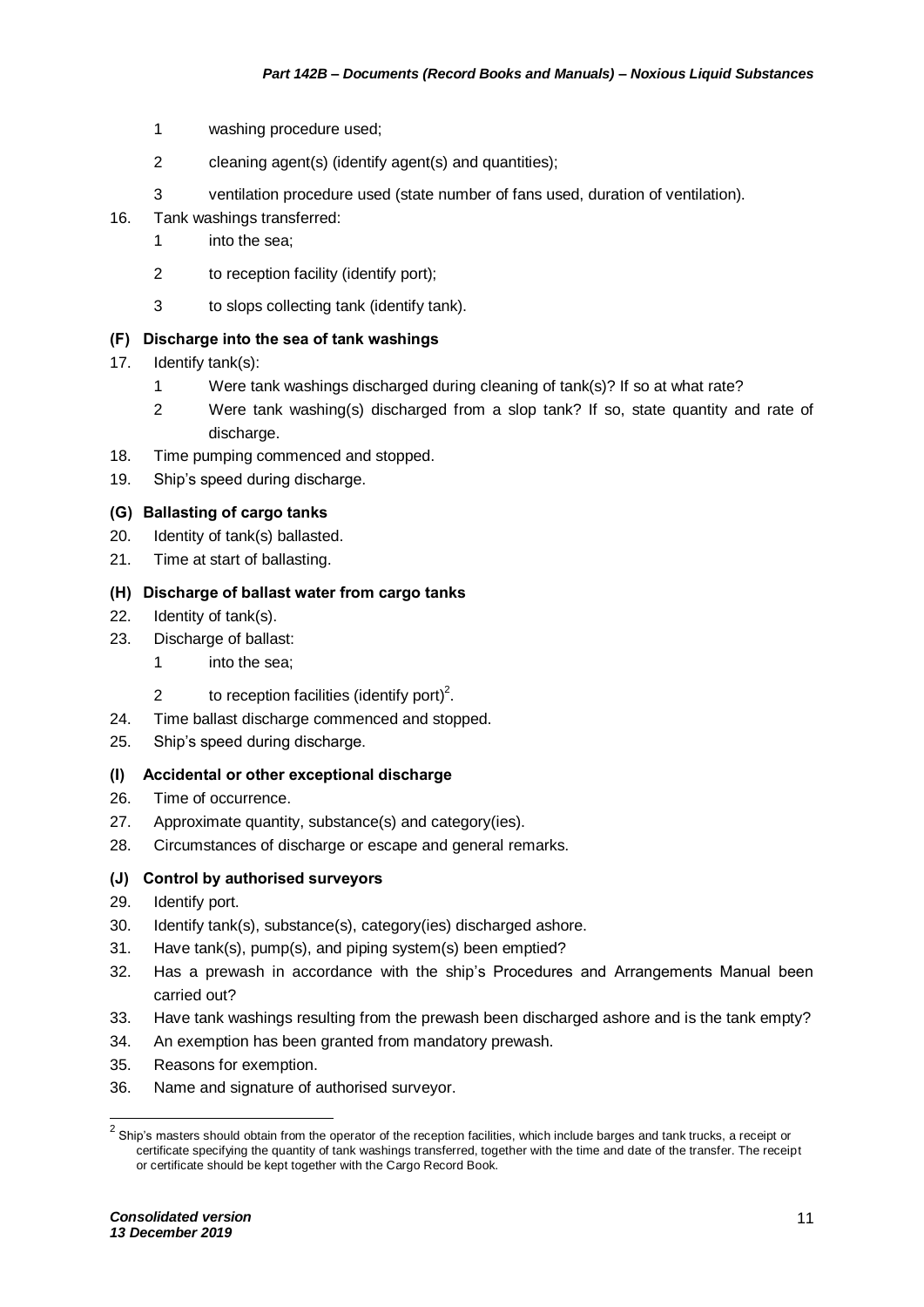#### *Marine Protection Rules*

37. Organisation, company, government agency for which surveyor works.

## **(K) Additional operational procedures and remarks**